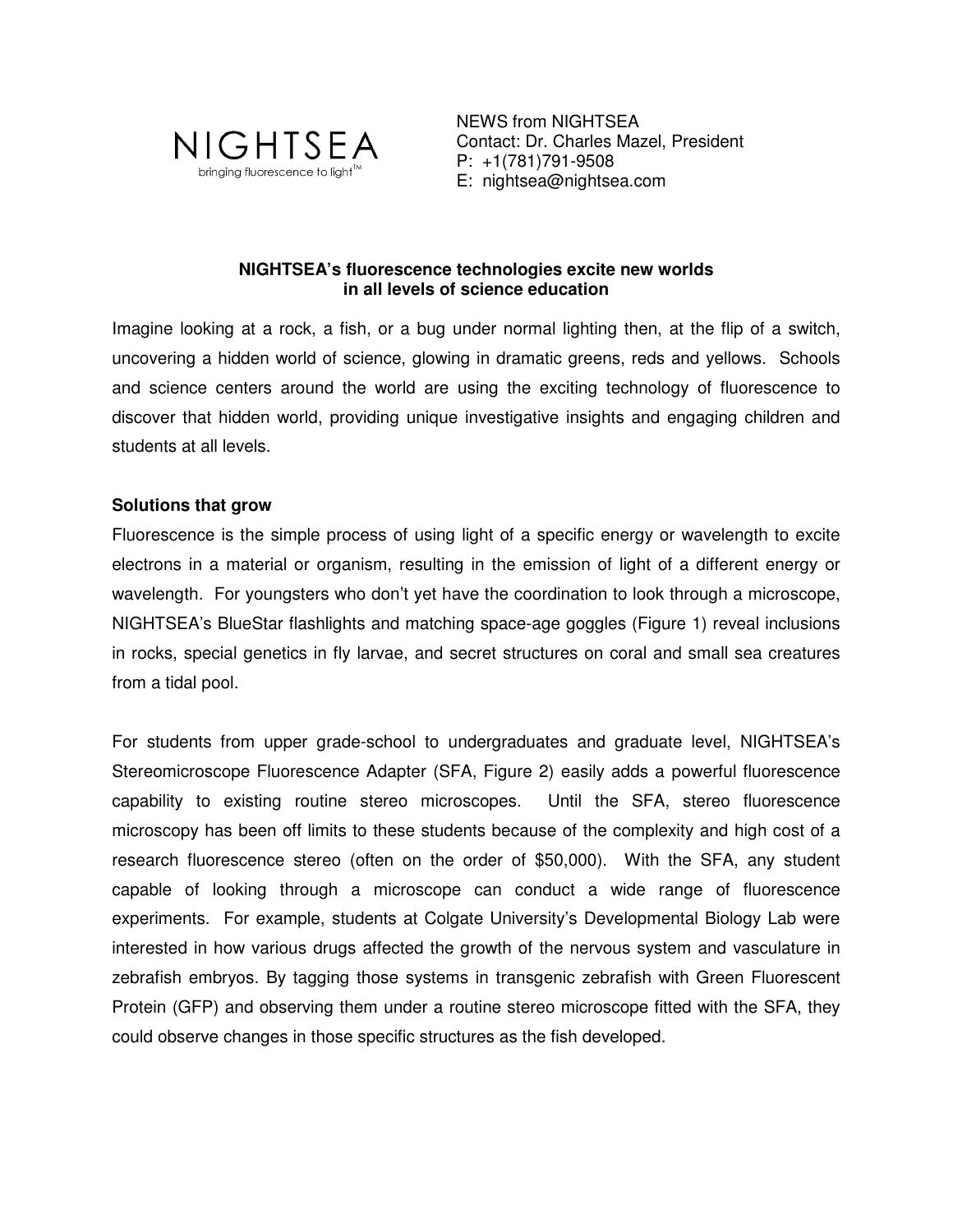SFAs expand opportunities for applications ranging from fluorescence-guided dissection and injection to micromanipulation. In genetic studies, SFAs help screen and sort fluorescently tagged seeds, frog (Xenopus) or fly (Drosophila) larvae, or the nematode, C. elegans. In geology, they reveal hidden information used to characterize rocks and minerals, and in industry, to detect defects in a wide range of applications.

# **Transforming a seaside jaunt, a local gym or cafeteria into powerful local learning centers**

Fluorescence isn't reserved just for the classroom. Using the NIGHTSEA Eclipse MicroTent to provide portable, on-demand darkness and a simple battery supply, the SFA leaves the lab for the field, whether it be a geology expedition to a roadside rock outcrop or a tidal pool on the rocky coast of Maine. Because they are robust, compact and easy to use, both the BlueStar flashlight kits and the SFA are also used for community outreach. For example, the University of Montana uses both technologies in their spectrUM Discovery Center in downtown Missoula, Montana, and as part of MosSE, their traveling science experience. To date, MosSE has worked with over 27 schools in half of Montana's counties and all of the Native American reservations.

NIGHTSEA's fluorescence solutions for the laboratory are now being used in over 700 research and educational institutions in nearly 50 countries around the world.

For further information on how NIGHTSEA technology is being used in education, visit http://www.nightsea.com/articles/fluorescence-in-education/

And, for more about the University of Montana's spectrUM Science Center and community outreach, download the application note at http://bit.ly/spectrUM-appnote

# -END-

### Images attached

Caption, Figure 1. a. At the spectrUM Science Center (Missoula, MT), NIGHTSEA's BlueStar Flashlights and matching goggles reveal the hidden world of genetics for younger children. b. Fly larvae viewed with normal "white" light c. Genetically modified larvae revealed using fluorescence

Caption, Figure 2. NIGHTSEA's Stereo Microscope Fluorescence Adapters easily and economically adapt existing stereo microscopes to fluorescence

About NIGHTSEA